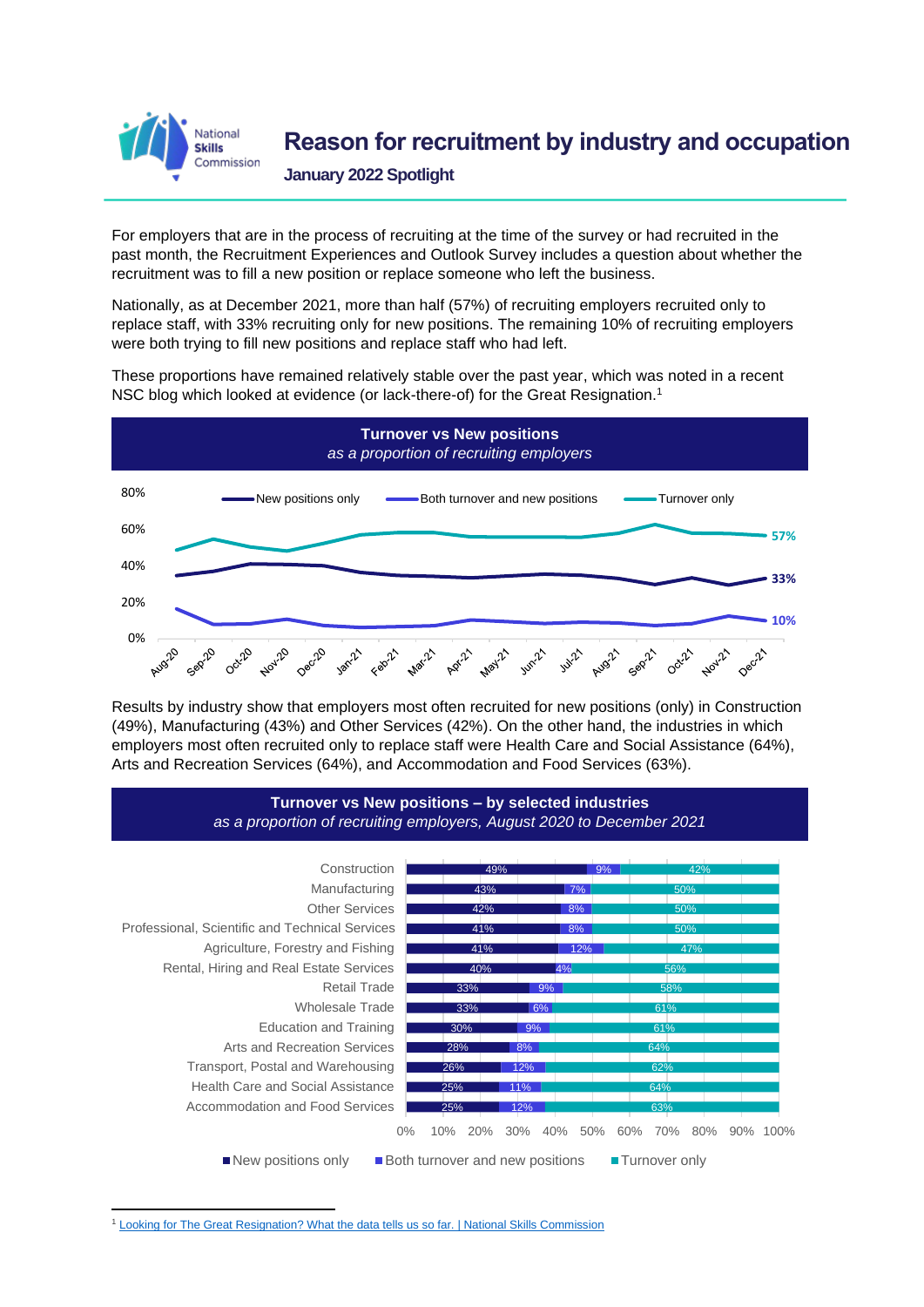Skill Level 3 occupations (which require a Certificate III or IV and include trades occupations) saw the greatest amount of recruitment to only fill new positions (41%), while Skill Level 2 (requiring a Diploma or Advanced Diploma) and Skill Level 4 (requiring a Certificate II or III) occupations had the highest proportion of recruitment to replace staff only (both 61%). The high proportion of recruitment for new Skill Level 3 positions is driven, in part, by apprenticeships for trade occupations.



Looking at specific occupation groups (3-digit ANZSCO) provides a more in-depth picture of where there are new positions being recruited for and where there is high turnover of staff.

Receptionists (72%), School Teachers (71%), and Food Trades Workers (68%) were the occupations with the highest replacement rates. The skill levels of these occupations varied, with School Teachers a Skill Level 1 occupation, Checkout Operators and Office Cashiers at Skill Level 5, and Receptionists a Skill Level 4 occupation. Around a third of Pubs Taverns and Bars, which often employ Food Trades Workers, report having difficulty retaining staff.

Employers trying to recruit for Checkout Operators and Office Cashiers and Personal Carers and Assistants were often trying to fill new positions in addition to replacing staff (both 18%).

The occupations for which employers were most often recruiting to only fill new positions were Technicians and Trades Workers. Of note, as shown in the chart on the next page, the top two occupations (Electricians; Bricklayers, and Carpenters and Joiners) where recruitment was to only fill new positions align broadly with large increases in the numbers of trade apprenticeship commencements in the year to June 2021. 2

<sup>2</sup> National Centre for Vocational Educational Research, *Apprentices and Trainees – Quarterly: June 2021,* VOCSTATS.